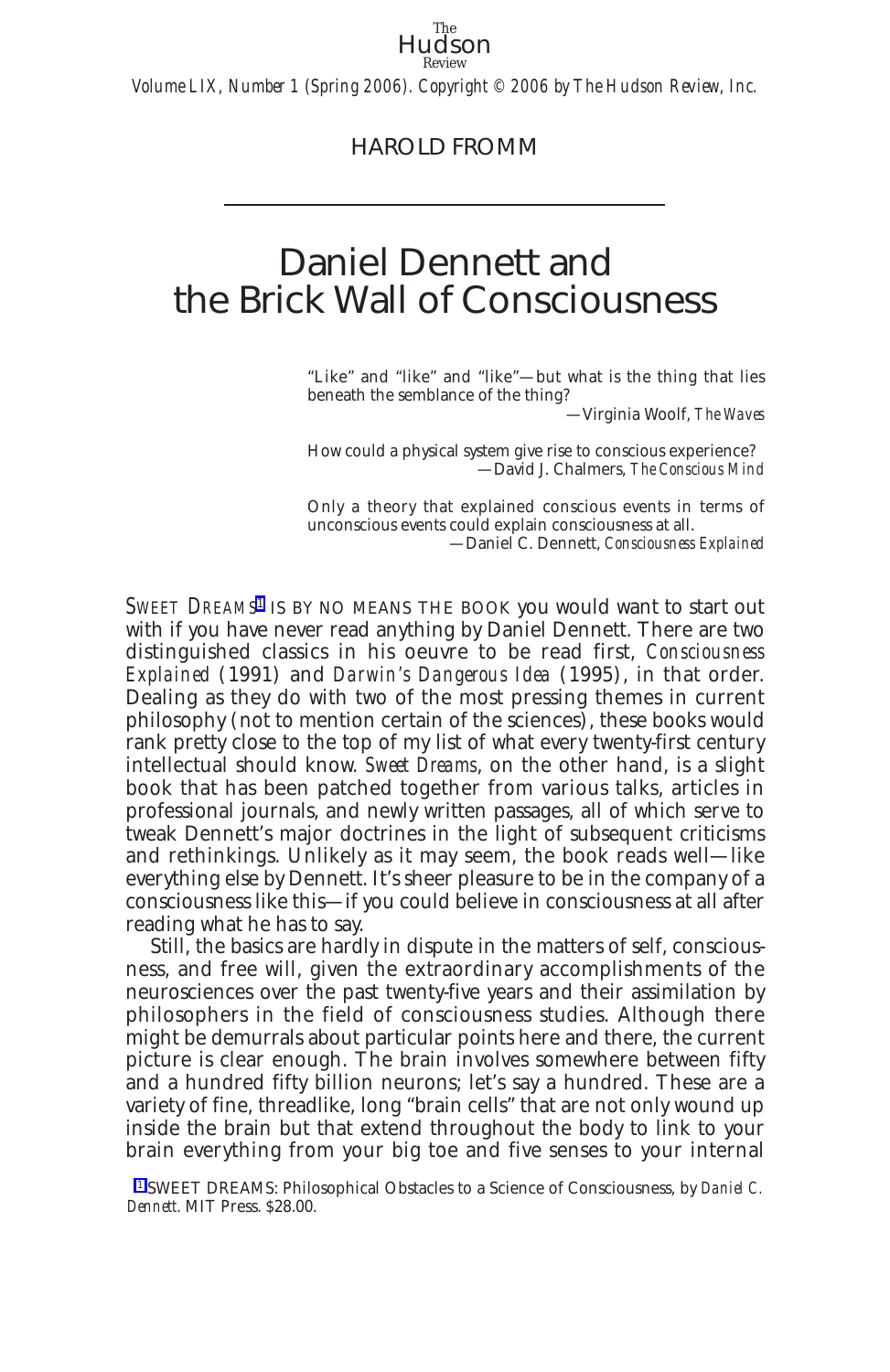organs. Within the brain these neurons connect with each other via synapses across which neural impulses send electrochemical "messages." The sheer number of connections is beyond reckoning, greater, it is said, than the number of stars in the universe. Besides registering the performance of the body, this network is the place where cerebration, emotion, and all forms of psychological experience take place. The sheer activity going on every microsecond means that our sense of the smooth continuity of our consciousness is a gross illusion, like the illusion of visual continuity. In the case of our eyes, 100 million rods and 7 million cones in our retinas—the receptors of light from the scenes we behold—send electrochemical impulses to the brain via neurons. Since our range of clear sight consists of a very small area directly in front of us, we are constantly refocusing our eyes and moving our head at the rate of several "saccades" (or eye movements) per second. This means that the smooth-seeming panorama that we view is completely redrawn several times a second, since every rod and cone receives a different light particle with each refocus. Just as we don't hear the 44,000 interruptions per second between the samples of music coded on a compact disk, don't see the individual frames of a movie film or the many redrawings per second of our TV and computer monitors, we are completely unaware of the pointillistic nature of our vision.

In the case of consciousness, an entirely new round of neuronal firings takes place every microsecond, some consisting of recursive repeats of signals already sent (producing stronger and more lingering effects), while most of the others occur so briefly that they are almost immediately lost. The information contained in these firings derives from the total system of our being, both bodily and mental, an influx again beyond reckoning. "You can't cross the same river twice" is herein given radically new meaning. And if you don't believe it, consider what happens when you've typed a long e-mail outpouring to a friend only to hit a wrong key accidentally or suffer a two-second power failure. The email is lost in cyberspace. Can you write it again? There is no chance in the world that you can re-create that letter exactly as it was. Except for the most salient points, the rewrite will be a vastly different letter. You're just not the person you were a few seconds ago; "you" have been redrawn. Despite all the continuity of what you take to be your "self," there is no stable entity existing behind all the neuronal flux of your brain. Call it a soul, a spirit, a self: it just isn't there. Or as Dennett likes to say, there's nobody at home.

One of Dennett's most striking satirical metaphors is the Cartesian Theater, an imaginary place in the head where a spirit or spook or self, usually referred to as an homunculus, watches the movies or stream of consciousness flowing through the brain. Descartes had centered it all in the pineal gland situated in mid-brain, but the concept of an internal viewer was doomed from the start by the infinite regress it entails, since where does the homunculus get his information from amidst the "pandemonium" (a favorite philosophic term to describe the frantic signalizings of the neurons) unless a prior viewer or organizer/indexer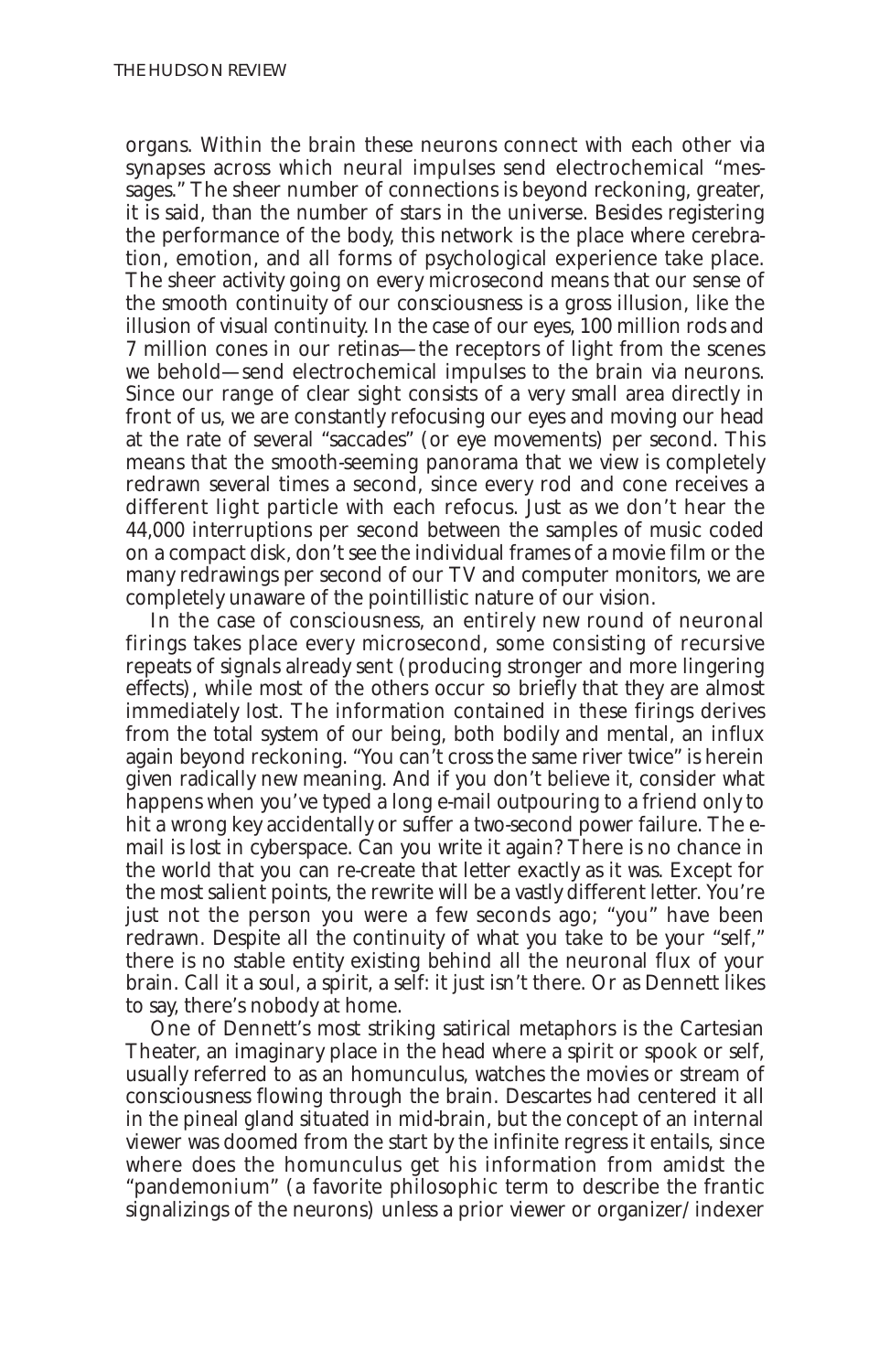has already gotten it all together? One then needs an infinite number of prior viewers to explain each viewer's knowledge.

In reality, as Dennett and most other neuroscience thinkers see it, there can be no center in a pandemonial system of a hundred billion neurons firing whole universes of signals. Since for Dennett there is no center where all their *parallel* inputs are sifted into a *serial* stream to produce a coherent narrative assembled like a Jane Austen novel, he early on developed his theory of "Multiple Drafts," in which signals vie like sperm cells to get through to consciousness, with the winners serendipitously falling into a serial line that has come to be known as a stream of consciousness. No Central Intelligence Agency, so to speak, has selected or arranged them to produce a coherent story. This stream, assaulted on all sides by its rivals, is vulnerable to confusion, forgetting, self-contradiction, and whatnot. (It's amazing that we have as many periods of lucidity as we do.) In *Sweet Dreams*, Dennett updates Multiple Drafts into "Fame in the Brain," a new metaphor to describe the victorious emergences from pandemonium into consciousness, which he likens to the vagaries and happenstances of celebrity (e.g., Rodney King).

Since without an organizing center the self is purely virtual, there is no "I" to make the choices that could give any meaning to the expression "free will" (the "I" would have to be an homunculus that selects which firings get through, leading back to the infinite regress problem). This in turn leads to the big question, nowadays called the "Hard Problem" (as opposed to the "easy" neuronal one answerable from MRIs of the brain and other forms of reporting) of what exactly *is* consciousness if there's nobody home.

Enter "zombies."

*Sweet Dreams* updates Dennett's decades-long talk about zombies by introducing another one of his characteristic epithets, the "Zombic Hunch." And what is a zombic hunch or, for that matter, what is a zombie? A zombie is a philosophic term to refer to an imaginary creature just like us in every way except for its lack of consciousness. Why is such a creature even thinkable? Because, to refer to the epigraph above from Dennett, "Only a theory that explained conscious events in terms of unconscious events could explain consciousness at all." The unconscious events that lead to our consciousness are the zillions of firings already discussed. (After all, life is produced from non-life, unless you're hopelessly addicted to magic spooks. And how do you explain *them*?) If our consciousness is produced from multitudes of unconscious firings, then it is plausible to Dennett that a computer robot could eventually be produced (from multitudes of bytes via silicon chips that substitute for neurons) that could mimic real people without having to be conscious. "How can a little box on your desk, whose parts know nothing at all about chess, beat you at chess with such stunning reliability?" Dennett asks. Or to put it even more succinctly: it does not require consciousness to produce consciousness. (Or else you would fall into another infinite regress.)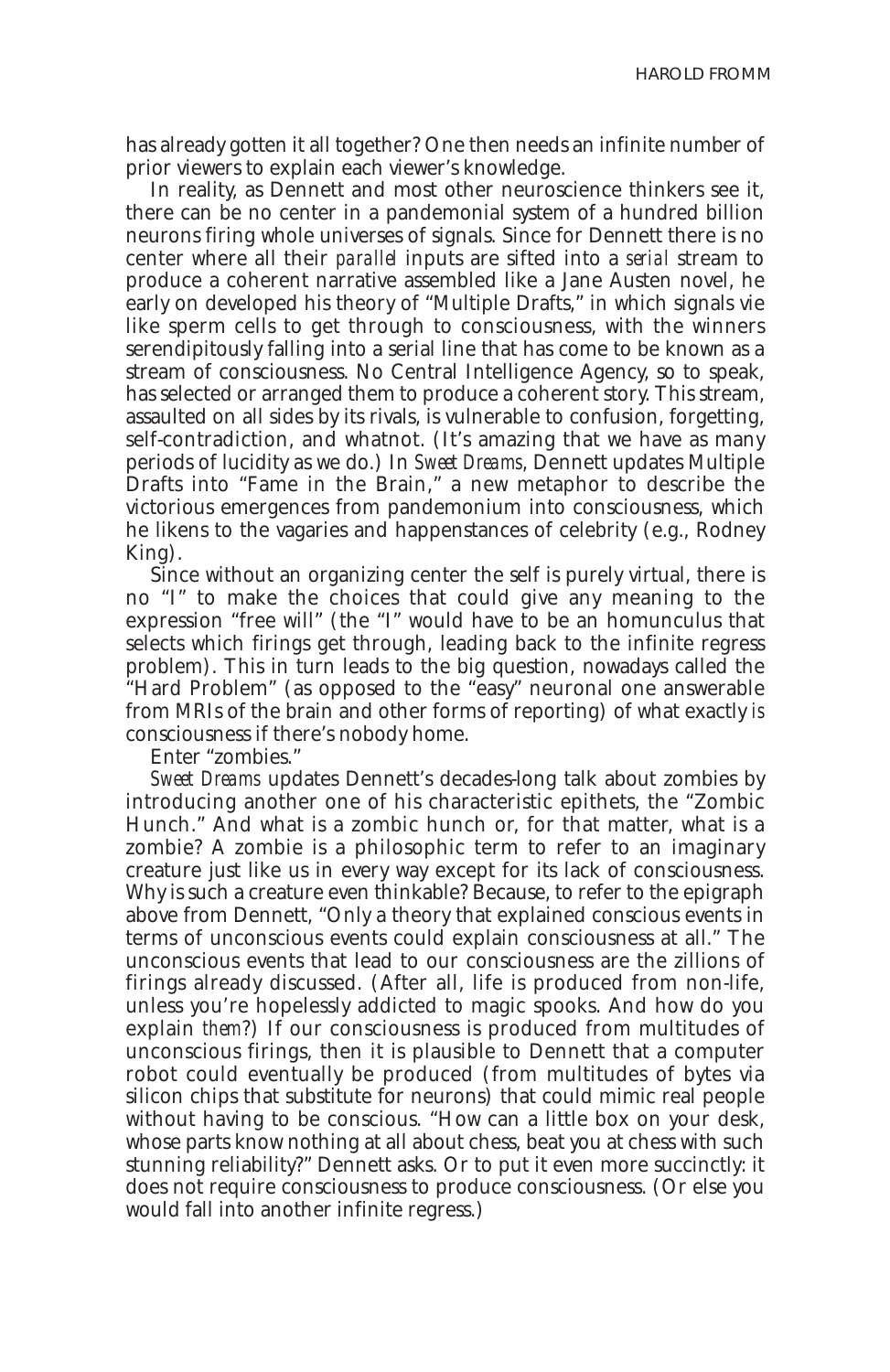"There is a powerful and ubiquitous intuition that computational, mechanistic models of consciousness, of the sort we naturalists favor, *must leave something out*." But what is being left out? Nobody can quite say, and yet they insist "*that there is a real difference between a conscious person and a perfect zombie*—let's call that intuition the *Zombic Hunch*." But when you seriously think about it, when you realize the sheer involuntariness of our behavior and thoughts generated out of the whole pandemonium of neuronal activity that produces us, it does indeed become hard to say what is left out. If one compares a "perfect zombie" with an actual person whose consciousness has been produced by activity that is not conscious (as "life" has been produced from "mud"), what's been left out, presumably, is "consciousness" itself. But what, to echo Virginia Woolf, is the thing that lies beneath the semblance of the thing? Now, alas, we're going around in circles.

In the closing pages of *Consciousness Explained*, Dennett sums things up:

The phenomena of human consciousness have been explained in the preceding chapters in terms of the operations of a "virtual machine," a sort of evolved (and evolving) computer program that shapes the activities of the brain. There is no Cartesian Theater; there are just Multiple Drafts [now Fame in the Brain] composed by processes of content fixation. . . . It is indeed mind-bogglingly difficult to imagine how the computer-brain of a robot could support consciousness. How could a slew of information-processing events in a bunch of silicon chips amount to conscious experiences? But it's just as difficult to imagine how an organic human brain could support consciousness. How could a complicated slew of electrochemical interactions between billions of neurons amount to conscious experiences?

By the time we reach *Sweet Dreams*, another ongoing Dennettian concept reappears once again: heterophenomenology. This literally means the phenomenology—or conscious experiences—of another person, or what we would call a "third person," as opposed to ourselves, the "first person." Since it's our own phenomenology that is the big question (our consciousness and experiences), and since there is no way an investigator can directly inspect another's first-person reality—in other words, his subjectivity—which exists only for the "first person" himself, how can we hope to explore what first personhood, the essence of consciousness, consists of? (What is the thing beneath the semblance of the thing?) For Dennett, heterophenomenology, examining other people's reports about their consciousness, observing their behavior, is good enough. Furthermore, if consciousness is ultimately composed of material particles (electrochemical firings), it ought to be as accessible directly and indirectly as the elementary particles of the physical sciences that we have inferred so much about from various types of signs.

In sum, for Dennett there is nothing extra or left out, no special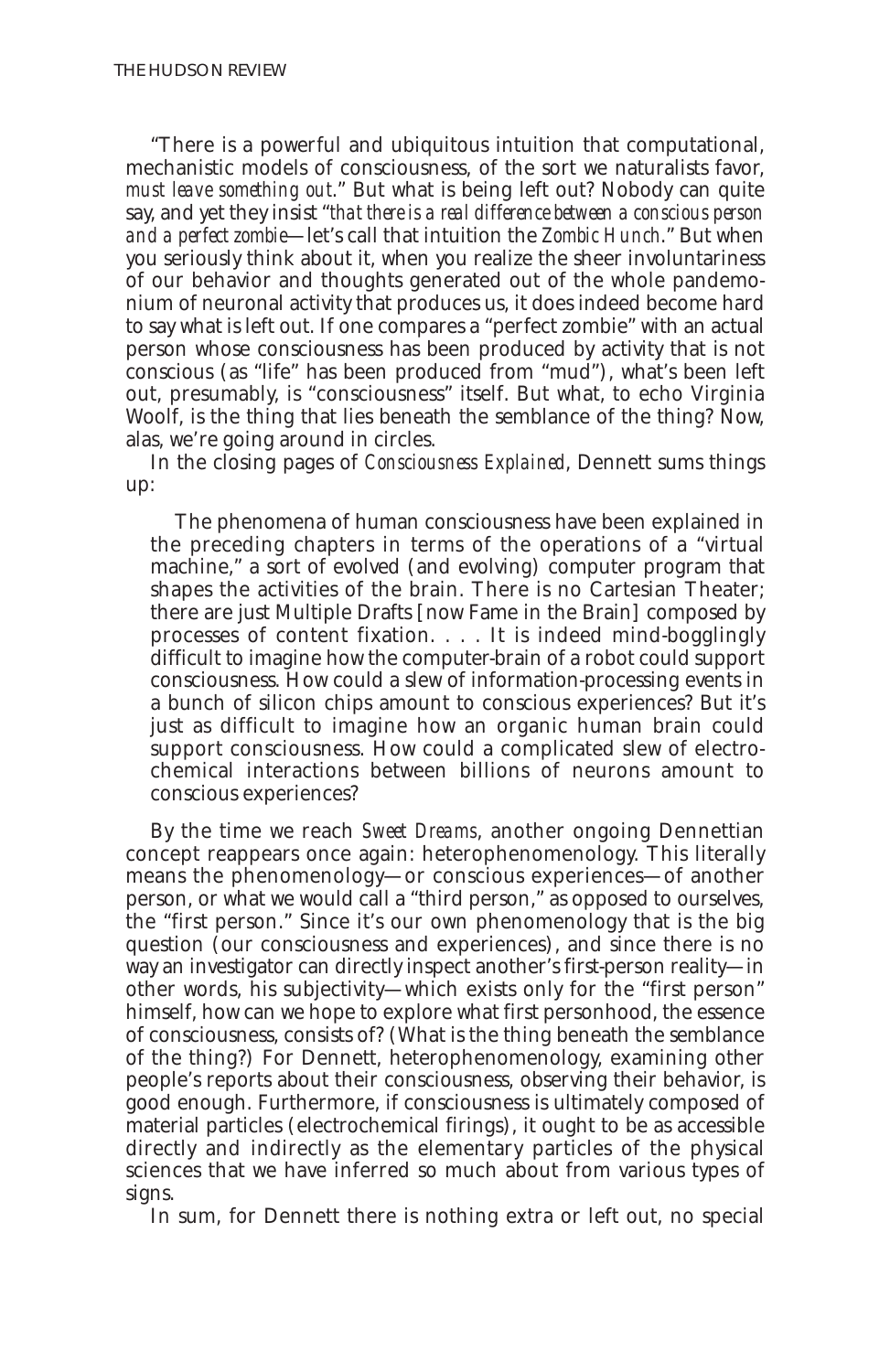material of consciousness over and above what we can infer from other people's behavior and reports, especially when added to the increasingly sensitive "photographs" being taken of the brain in action. For Dennett, "consciousness" is a stubborn spook that some of us refuse to let go of. Just as the Vitalists believed that life was something added to matter—until the sciences demonstrated otherwise—there are "Mysterians" who insist that consciousness is something over and above matter. (But if it's not matter, what is it if the ghost in the machine has presumably been banished? ) "A hundred years from now, I expect this claim [of something extra] will be scarcely credible," is Dennett's prophetic response.

In a famous essay, Thomas Nagel said that we can never know what it feels like to be a bat. Unsurprisingly, Dennett is not sympathetic to this stance since he believes that everything essential to this knowledge can be made accessible through third-person examination, even if bats can't talk. To support this, he has long accounts in his writings of yet another imaginary being who has become a staple of philosophers of consciousness, a person he variously calls Robo-Mary or Mary-Mary. Mary, a brilliant scientist-scholar, lives in a room without colors, entirely black and white. Her own body has been camouflaged to hide its colors and her TV and computer monitors are black and white. She has studied every aspect of color: light, frequencies, reflection, photons, you name it. There is nothing physical about colors that she does not know. "Mary had figured out, using her vast knowledge of color science, *exactly what it would be like for her to* see something red, something yellow, something blue in advance of having those experiences." And so the various philosophers who tell this story finally ask: When Mary eventually emerges from her protected cell and sees a yellow banana, will she undergo an experience that she has never had before, despite all her knowledge? Dennett says no.

On this matter, my impression is that he is quite in the minority. If we turn to neuroscientists (as well as other philosophers that Dennett sees as "reactionaries"), we find responses like this:

A conscious human being and a photodiode can behave similarly, at least under certain circumstances. They both can differentiate between light and dark. We know how the photodiode does it. We also know reasonably well how a human being can do it, since we know there are neurons in the retina and in the visual areas of the brain that fire differently, depending on the amount of light. But why should the human's, but not the photodiode's, ability to differentiate between light and dark be associated with a conscious experience of light or dark? Why should the firing of certain neurons in the human visual system generate a "quale" of light, a subjective feeling that there is light, while the voltage change in the photodiode does not?

The authors, Gerald Edelman and Giulio Tononi, conclude "that consciousness is embodied uniquely and privately in each individual; that *no description, scientific or otherwise, is equivalent to the experience of*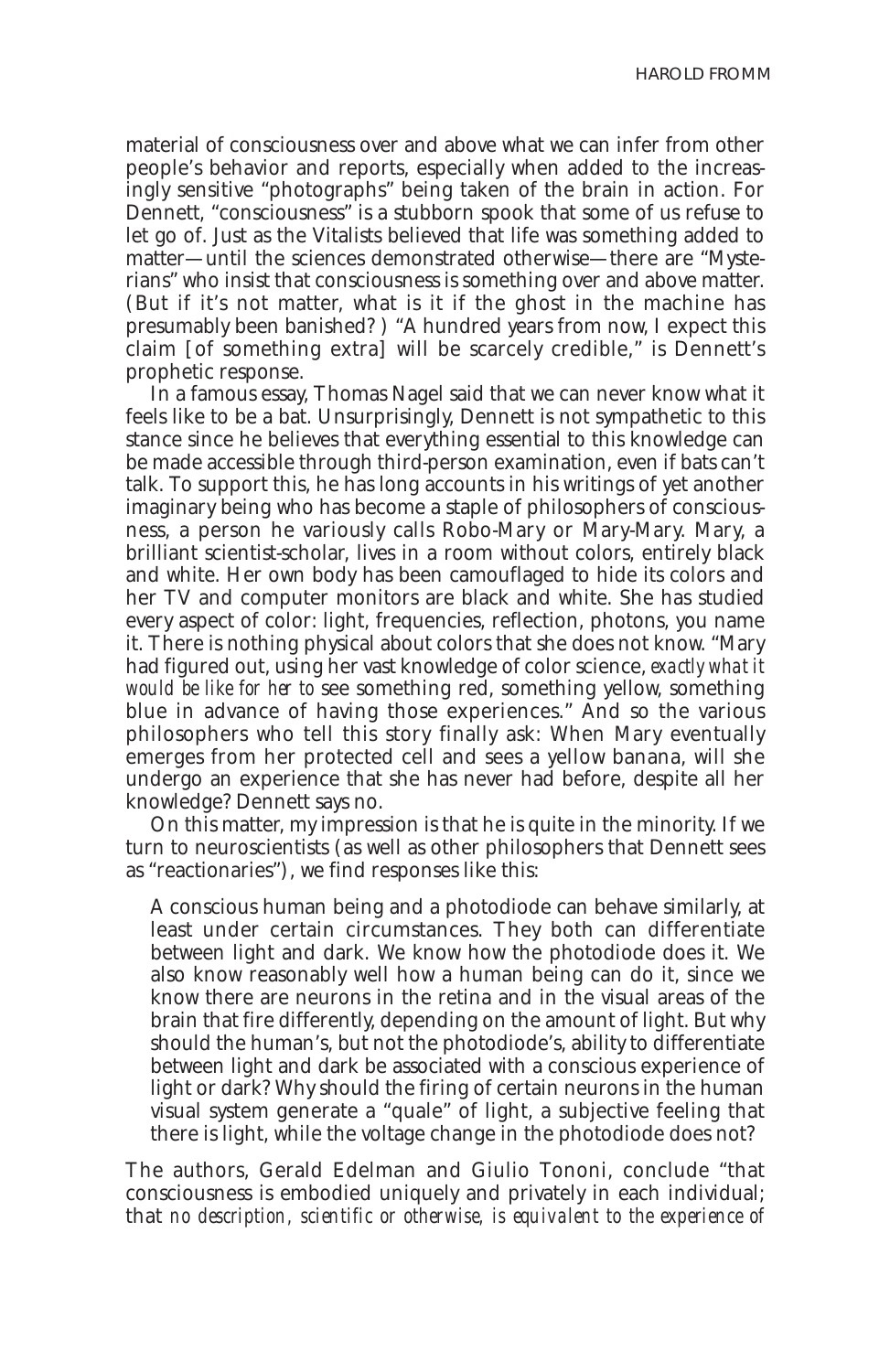*individual embodiment* [italics added]."2 I have carefully avoided introducing the philosophical term/concept "qualia," a hornet's nest threatening many needless stings. Edelman and Tononi's "subjective feeling" will serve for present purposes.

Although Dennett has some allies in his view that consciousness is not something over and above the electrochemical firings of the brain (unless you want to start messing around with spooks again), he also has plenty of opposition. Most notable is David J. Chalmers, author of *The Conscious Mind: In Search of a Fundamental Theory*, and many papers and articles. Chalmers, like Dennett, is largely a "materialist," but by no means entirely so, because he does not believe that materialism can answer the question, "What is consciousness?," even if it can pretty well answer everything else. ("Materialism" as a concept in philosophy entails the belief that everything can be explained in terms of the physical sciences, without recourse to spooks.) Thus he—and especially Dennett in attacking him—speaks of himself as a dualist, risking the ignominy of that stance in a post-Cartesian world. But he adds, "It is an innocent version of dualism, entirely compatible with the scientific view of the world. Nothing in this approach contradicts anything in physical theory."3

Chalmers' book, and more effectively his article, "Facing Up to the Problem of Consciousness," are mainly concerned to solve the problem of what consciousness adds to a purely materialist version of reality. In attempting to do so, Chalmers appropriates an everyday word: "The really hard problem of consciousness is the problem of *experience*. When we think and perceive, there is a whir of information-processing, but there is also a subjective aspect. As Nagel (1974) has put it, there is *something it is like* to be a conscious organism." This subjective aspect, the felt quality of experience, is what Dennett has reduced out of, distilled from, serious knowledge, instead explaining everything by means of third-person reportability. At the end of books like *Consciousness Explained*, Chalmers believes, "the author declares that consciousness has turned out to be tractable after all, but the reader is left feeling like a victim of a bait-and-switch. The hard problem remains untouched." That hard problem is experience, "the most central and manifest aspect of our mental lives." Is "experience" just another spook whisked in from a back door? "Experience may *arise* from the physical, but it is not *entailed* by the physical. . . . In particular, a nonreductive theory of experience will specify basic principles telling us how experience depends on physical features of the world. These *psychophysical* principles will not interfere with physical laws. . . . Rather, they will be a supplement to a physical theory." Chalmers describes his outlook as a

[<sup>2</sup>](http://www.amazon.com/gp/product/0465013775/sr=8-1/qid=1149013053/ref=pd_bbs_1/104-8076433-7474307?%5Fencoding=UTF8) Gerald M. Edelman and Giulio Tononi, *A Universe of Consciousness* (New York, 2000), pp. 158, 208.

<sup>&</sup>lt;sup>3</sup> Much more helpful than Chalmers' *The Conscious Mind* is his brief and pointed article, "Facing Up to the Problem of Consciousness," published in 1995 in the *Journal of Consciousness Studies* 2 (3), pp. 200–19. It can also be viewed online at http://consc.net/ papers/facing.html. Most of the passages quoted from Chalmers are from the article.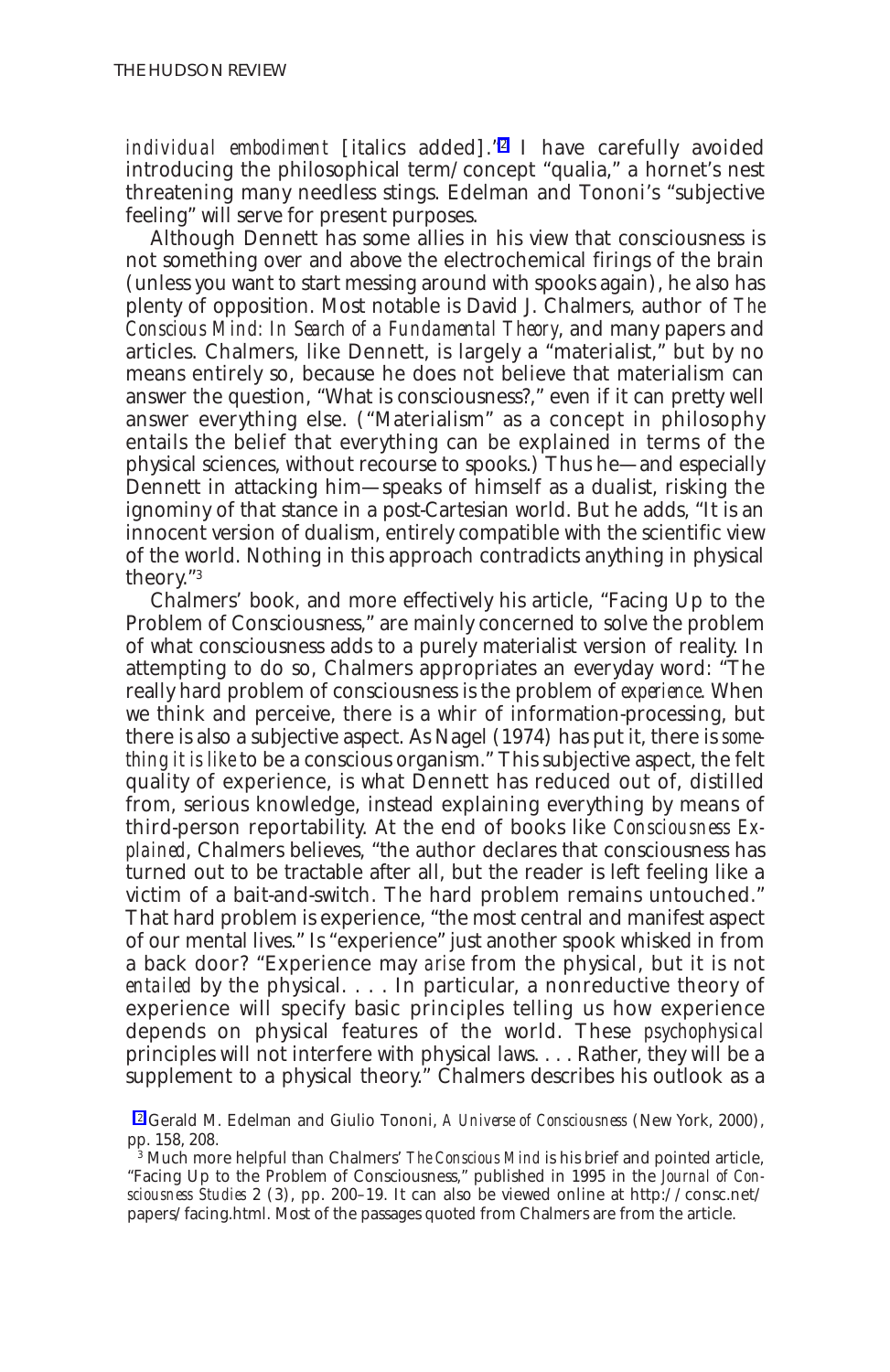"naturalistic dualism," from which vantage point experience would be regarded "*as a fundamental feature of the world, alongside mass, charge, and space-time* [italics added]. If we take experience as fundamental, then we can go about the business of constructing a theory of experience."

Chalmers shares the powerful intuition of most reflective human beings that there is something about consciousness over and above data processing, a position that Dennett well understands and for which he has a residual sympathy mixed with contempt: "It seems to many people that consciousness is a mystery, the most wonderful magic show imaginable, an unending series of special effects that defy explanation. I think that they are mistaken: consciousness is a physical, biological phenomenon—like metabolism or reproduction. . . ." Or to put it most strongly and conclusively, "It is a very good bet that the true materialist theory of consciousness will be highly counterintuitive (like the Copernican theory—at least at first)," which means that traditional philosophy will remain hung up on its "conservative conceptual anthropology until the advance of science puts it out of its misery."

At this juncture, I need to take the risk—as an educated layman—of pronouncing judgment on these rival "solutions" to the maddening problem of consciousness, a problem far from being simply academic and that seems as important as the deciphering of the physical universe in telling us who we are.

I've been reading Daniel Dennett for several years now, feeling mostly edified by and acquiescent to just about everything he has to say. His neuroscience, his demolition of self and soul, his philosophical materialism and anti-dualism, his dismissal of "free will," his promulgations of Darwinian evolution, and his blurring of the distinction between philosophical zombies and human beings all strike me as illuminating, even as I acknowledge that zombies lack "inner" understanding (but "inner" may just be a deeper level of "outer"). Indeed, in a recent essay of my own on the relation of consciousness to creativity and "free will," the penultimate sentence reads: "If we're robots, we're pretty damned brilliant robots."4 It's a fairly accepting "if," not meant to suggest doubts about the neuronal network that motivates us but unwilling to deny the uniqueness of human understanding. So when Dennett claims he has explained consciousness, or that a computer program will someday simulate consciousness, I'm dissatisfied with a solution that essentially solves the problem by eliminating it altogether. The obsession that there is "something extra," which he claims science will eventually put out of its misery, refuses to go away. It's the feeling of being conscious (of experiencing "qualia"), which Dennett dismisses as an intuition as unfounded as the belief that the sun moves around the earth or that one's soul has been installed by a "creator" at birth. I agree that evidence of qualia cannot be physically found anywhere and that qualia are like the Cheshire cat's smile with the cat removed, but quali-

[<sup>4</sup>](http://home.earthlink.net/~hfromm/Spooks.pdf) Harold Fromm, "Muses, Spooks, Neurons and the Rhetoric of 'Freedom,'" *New Literary History* 36 (Spring 2005), pp. 147–59. This can be seen online at http://home.earthlink. net/~hfromm/Spooks.pdf.